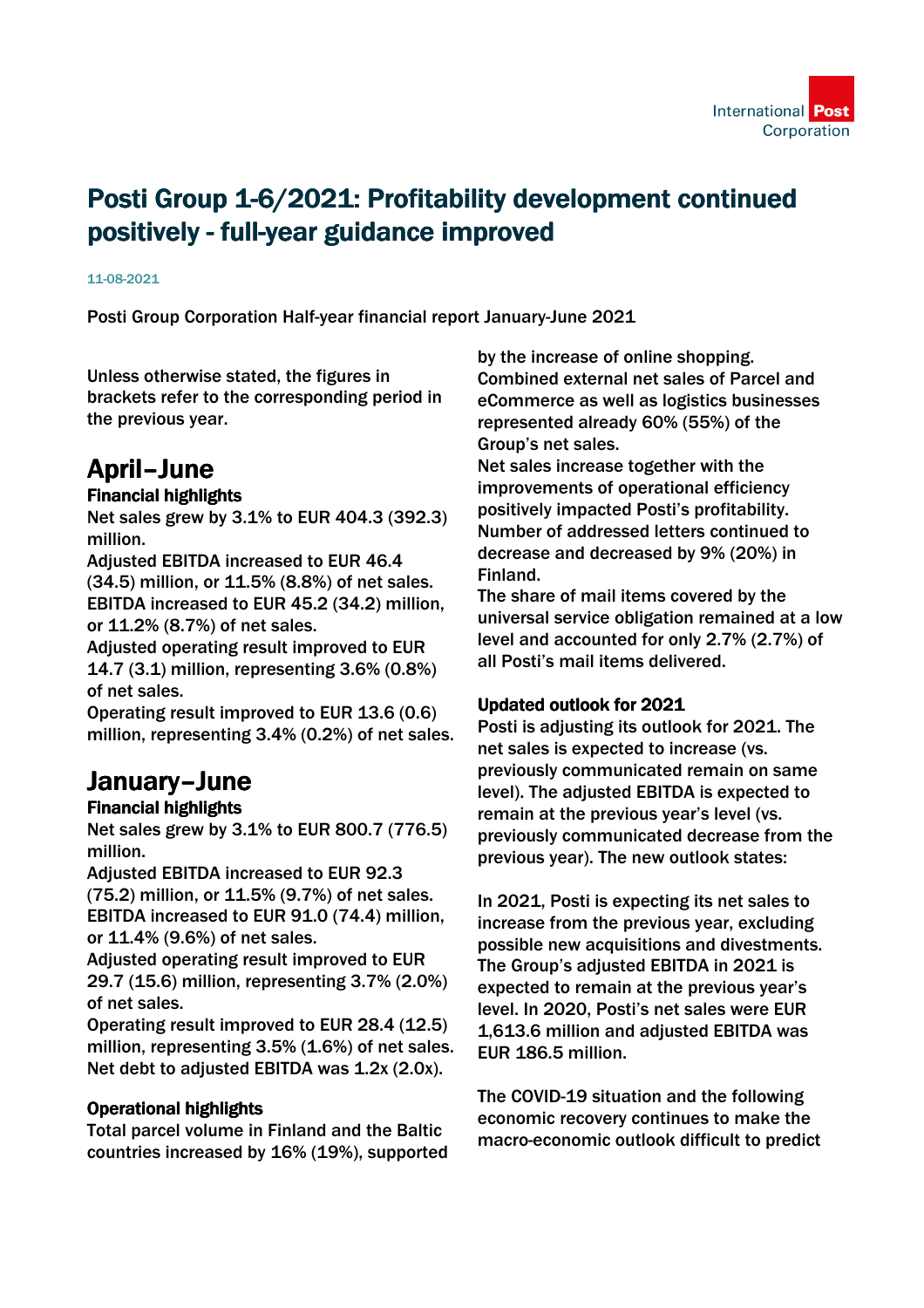

and causes some uncertainty to Posti's full-year outlook.

**Posti** 2

The Group's business is characterized by seasonality. Net sales and operating result in the segments are not accrued evenly over the year. In Postal Services and consumer parcels, the first and fourth quarters are typically strong, while the second and third quarters are weaker. The postal service volume decline is expected to continue.

#### Key figures of Posti Group

 $\Box$  posti 1

#### Turkka Kuusisto, President and CEO

The first half of 2021 demonstrates that we are on the right path with our revised strategy, and I am pleased with our result. Our net sales grew to EUR 800.7 million, and the share of parcel and logistics services increased to 60% of our net sales. The second quarter of 2021 was especially favorable for our logistics businesses: the net sales of all Aditro Logistics, Transval, and Freight Services grew, the latter by 17.5%. Our adjusted EBITDA grew to 11.5% (9.7%) of net sales in the first half of 2021.

After a year of unexpected and significant changes in demand, the highest volume peaks seem to be smoothing down. However, the trend is still clear: parcel and logistics volumes continue to rise while demand for postal services keeps declining.

The continuing growth of online shopping and the increasing competition require us to continuously improve our customer experience. We want to offer services to consumers that make their everyday lives easier. When developing smoother eCommerce experiences, one of our key